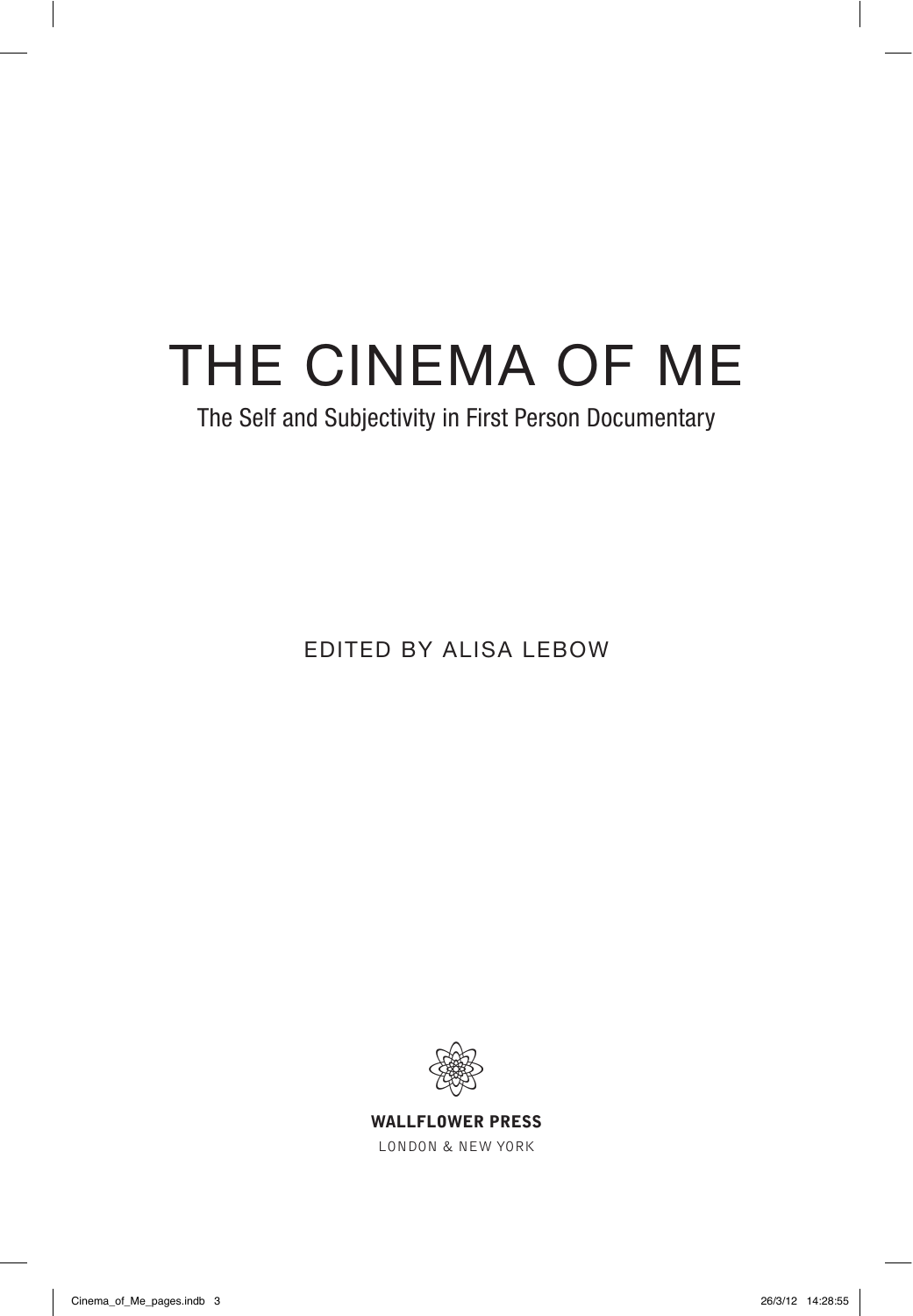# INTRODUCTION Alisa Lebow

'The Cinema of Me' is something of a deceptive title for a collection of essays about first person documentary films. Deceptive in that it preys on the alltoo-readily accepted impression of first person films as self-absorbed, myopic, ego-driven films that only a mother could love, despite the fact that the films discussed in this book, almost without exception, defy such expectations. The title does, however, point to the levity, humour and playfulness with which a filmmaker may approach her or his self-representation, further debunking the myth of the stultifying seriousness with which a filmmaker might choose to represent herself. And yet in this volume we take a serious look at the implications of this mode of representation, examining a broad range of first person filmmaking from around the world in order to both expand the ambit of what may constitute its practice(s), and to analyse the contribution such films make to the documentary form and to the very notion of self-representation.

First person films can be poetic, political, prophetic or absurd. They can be autobiographical in full, or only implicitly and in part. They may take the form of self-portrait, or indeed, a portrait of another. They are, very often, not a cinema of 'me', but about someone close, dear, beloved or intriguing, who nonetheless informs the filmmaker's sense of him or herself. They may not be about a person, self or other, at all, but about a neighborhood, a community, a phenomenon or event. The designation 'first person film' is foremost about a mode of address: these films 'speak' from the articulated point of view of the filmmaker who readily acknowledges her subjective position. Whether this is done in the first person singular or in the first person plural, is in part, the concern of this book.

As anyone who has ever attempted to ascribe a grammar to film knows,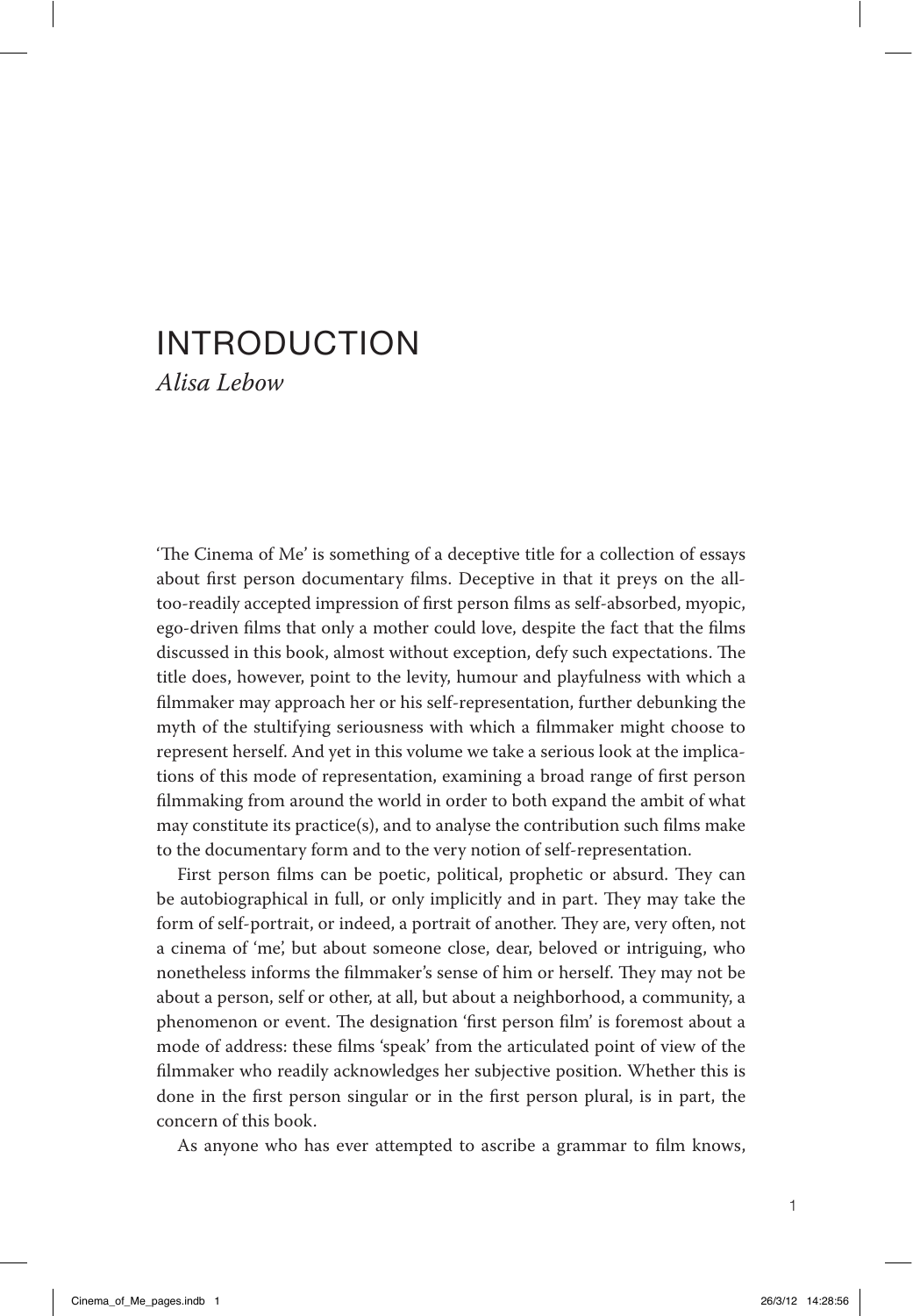cinema is a somewhat recalcitrant object, refusing to cede to the rigid demands of the form: language has grammar; film  $-$  in its proliferating semiotics, its indeterminate syntax, its ultimate resistance to rules – does not. As James Monaco quipped many years ago, it's 'impossible to be ungrammatical in film' (1981: 119). However, I cling to the grammatical formulation for two reasons. Firstly, it allows me to identify a documentary mode or classification, under which can fall a broad range of related yet divergent practices: the self portrait film, the essay film, the video diary, as well as any other documentary form that endeavours to articulate rather than occlude or suppress the position of the filmmaker. In saying this, of course, I open a can of worms. Must the filmmaker's voice literally be heard? Is not their perspective always, implicitly at least, available to be read? In other words, is not this designation too broad to be useful? Would not all documentary, if not all filmic and indeed artistic practice fall under this classification then? My answer is yes, and no. We can, of course, if our tendency is toward the pedantic, argue that all film can ultimately be read as first person, in the same way we can admit, as Christian Metz once did, that every film is a fiction film (1982: 44); or conversely, as Bill Nichols later volleyed back, that every film is a documentary (2001: 1). All of these claims hold true simultaneously and yet do nothing to further a discerning enquiry into the subject at hand. It is far more useful, not to mention more intriguing, to limit the sphere of debate to a broad enough set of practices that admit for a diversity of aims and approaches, while not so broad as to obviate the relevance of the category entirely. Like all categories, it is imperfect. Yet I would argue that it is less imperfect as an umbrella term, than 'autobiographical' documentary, the term preferred by several authors writing on the topic until now (see Lane 2002; Renov 2004a; Gabara 2006). For it should soon become clear, as I have already intimated both here and elsewhere (see Lebow 2008), that first person film is not primarily, and certainly not always explicitly, autobiographical. Subjective as it may always be, the exploration of the filmmaker's own biography is a much less centrally important pursuit in these films than one might expect.

The second reason I cling to the grammatical designation 'first person', and just as pertinently for the study at hand, is for its own formal dualism. The first person grammatical structure can be either singular or plural. By not specifying which form is to be privileged, we allow the resonances to reverberate between the I and the we  $-$  to imagine indeed, that the one doesn't speak without the other, that in fact, the 'I' inheres in the 'we', if not vice versa. I find myself increasingly persuaded by Jean Luc Nancy's (2000) formulation of the singular plural, wherein the individual 'I' does not exist alone, but always 'with' another, which is to say being one is never singular but always implies and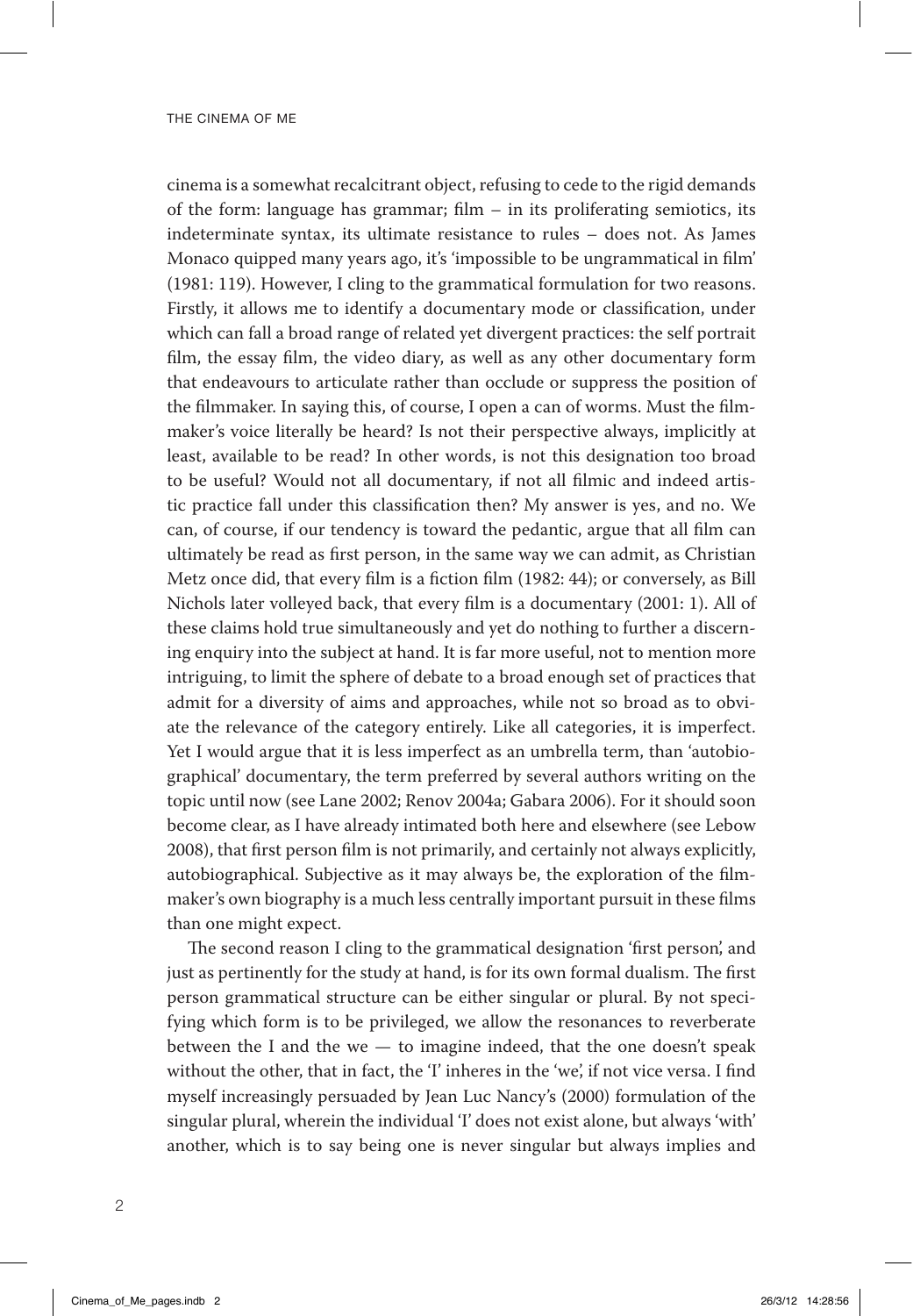indeed embodies another. That means the 'I' is always social, always already in relation, and when it speaks, as these filmmakers do, in the first person, it may appear to be in the first person singular 'I' but ontologically speaking, it is always in effect, the first person plural 'we'. The grammatical reference reminds us that language itself, though spoken by an individual, is never entirely our own invention, nor anyone else's. Despite the fact that we believe it to express our individuality, it nonetheless also expresses our commonality, our plurality, our interrelatedness with a group, a mass, a sociality, if not a society. This is as true about the expression of individuality and subjectivity in first person films as it is in language itself. And that is precisely what I find most arresting and fascinating about first person films. They are quite the opposite, in most cases, of the singular 'I', and can even be understood to be a 'cinema of we', rather than a 'cinema of me'. Had that not presented itself as such a ghastly clunker of a title, in fact, it would likely have supplanted the current title of this book, which takes as its premise that the speaking, and in this case filming, subject is neither solipsistic nor monologic, but is always already in dialogue or as Nancy might have it, always already 'speaking with'.

The very act of communicating, whether writing or filming, implies an other, at the very least an interlocutor or audience. Indeed, many times we find that first person filmmaking goes further, well beyond the self, focusing its sights on another as the 'protagonist', the main attraction, and 'subject' of the film, be it a lover, icon, nemesis, relative, friend or some larger collectivity (affective, proximate, imagined community, clan, group, and so on) or phenomenon. This necessarily implies a dialogue between subjects, rather than insisting on the subject/object relations of the traditional documentary. And of course, beyond any notion of traditional dialogue, it also entails the dialogic splitting of subjectivity, as suggested earlier.

Thus, articulating an address in the first person emphatically does not imply an autonomous and autogenous 'speaking self' as if the Cartesian subject had never undergone review. Although it is true that some filmmakers may share an enlightenment conception of the 'rational' and knowable unitary self, it is less true to say that self-representation in film (or otherwise) is ever such a straightforward and singular pursuit. Not only is the constitution of subjectivity a much more complicated endeavour than such a model would imply, its representation further co-implicates others in the process of mediation.<sup>1</sup> Additionally, we should remember, that there is no such thing as a universally apprehended or accepted model of subjectivity. In fact, one of the justifications for promoting a version of subjectivity that belies the individuality so touted in Western conceptualisations of the self is to create a context in which other modes and models of subjectivity may be explored. That said, my own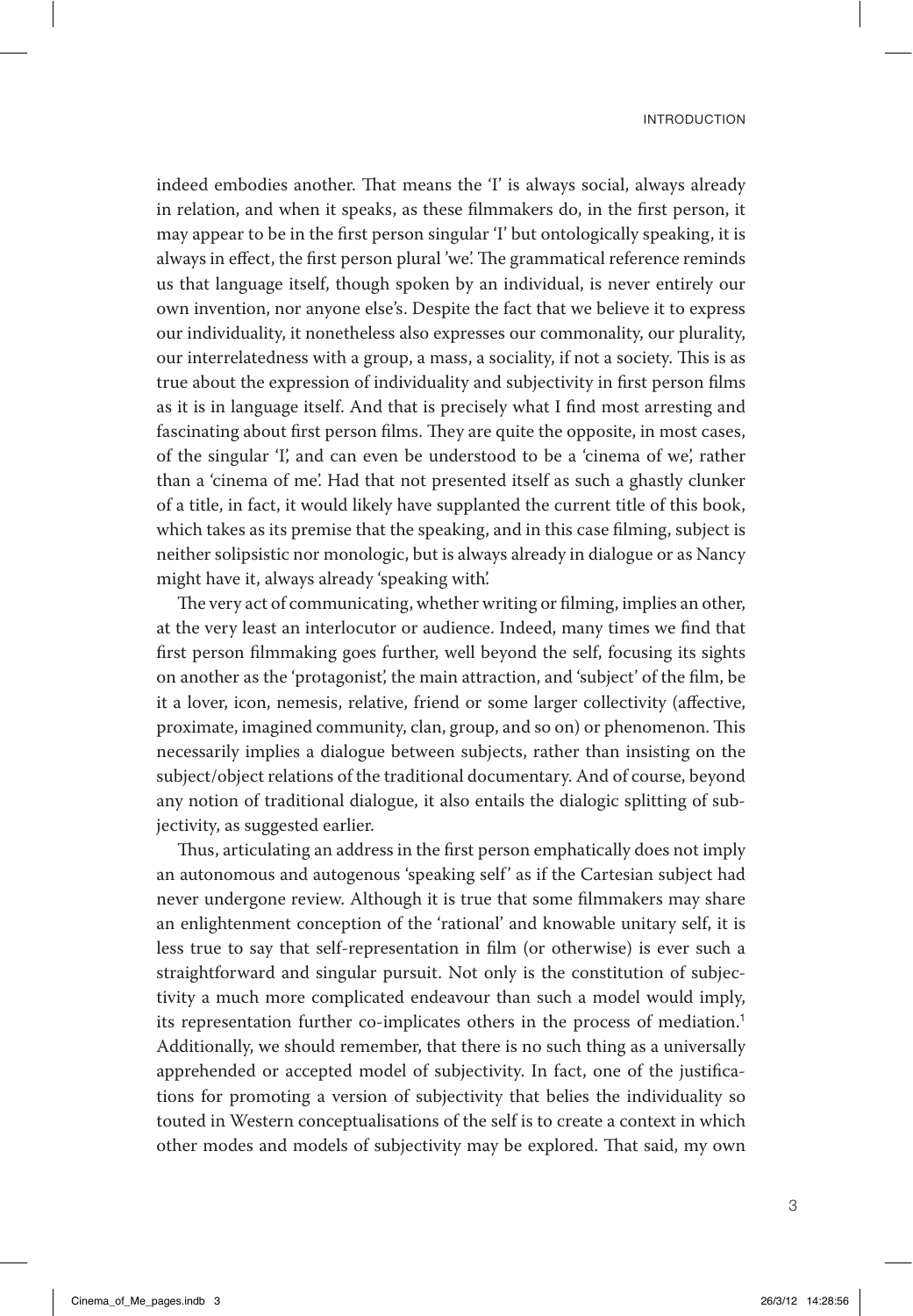dependence on mostly Western contemporary philosophical thought reveals the limits of my intellectual training that I nonetheless hope for this volume to begin to redress, if only preliminarily. Ideally it can spark further enquiries. Thus one of the aims in surveying cultural paradigms is to excavate different conceptions of the self, to imagine multiple and even competing models of subjectivity itself.

The matter of knowing ourselves or coming to consciousness about ourselves is not only a central ontological question, ultimately unknowable yet endlessly surmised by philosophers but it is also at the centre of the project of self-representation. What is this self that is being represented and is the desire to represent this self (in language, through images) a formative one, constituting rather than re-presenting this self? Do we become ourselves and come to know ourselves in the process of self-representation? Surely if this is the case, then the process of self-representation is also constitutive of an illusion, that of the unified self, as it is obvious upon reflection that this act of representation itself implies a splitting, and it is here that we should be reminded of the second term in the subtitle of this volume: subjectivity.

When a filmmaker makes a film with herself as a subject, she is already divided as both the subject matter of the film and the subject making the film. The two senses of the word are immediately in play – the matter and the making – thus the two ways of being subjectified as, if you will, both subject and object. Let us briefly note that in the Middle Ages, the Oxford English Dictionary indicates, the meanings of these two words were the reverse of what we now know them to be, but only 'subject' still retains both possible significations. There is the important philosophical notion of subjection put into play here, where one only becomes a subject (in the sense of an individual with rights, needs and desires) through the process of subjection to an order, social, political and, of course, symbolic. One becomes oneself as a subject, subject to laws and powers beyond oneself, which are nonetheless constitutive of that self. Inherent in this formulation is the somewhat troubling idea that before we can imagine ourselves at all, before we can think of ourselves as independent or autonomous, we are already subject to another's will, to other powers and forces not of our own making, and indeed, subject to another's gaze as well. Linking notions of subjecthood and subjectivisation, then, inextricably ties the concept of the individual to entire systems of relation, interdependency and power. If we then link the process of subjective representation to self-representation as the title implies, it quickly becomes clear that it entails a process of becoming both subject and object of the gaze, a somewhat antinomous position that is nonetheless constitutive of being able to reflect upon and represent the self. There is no simple subjectivity, and even deceptively simple representations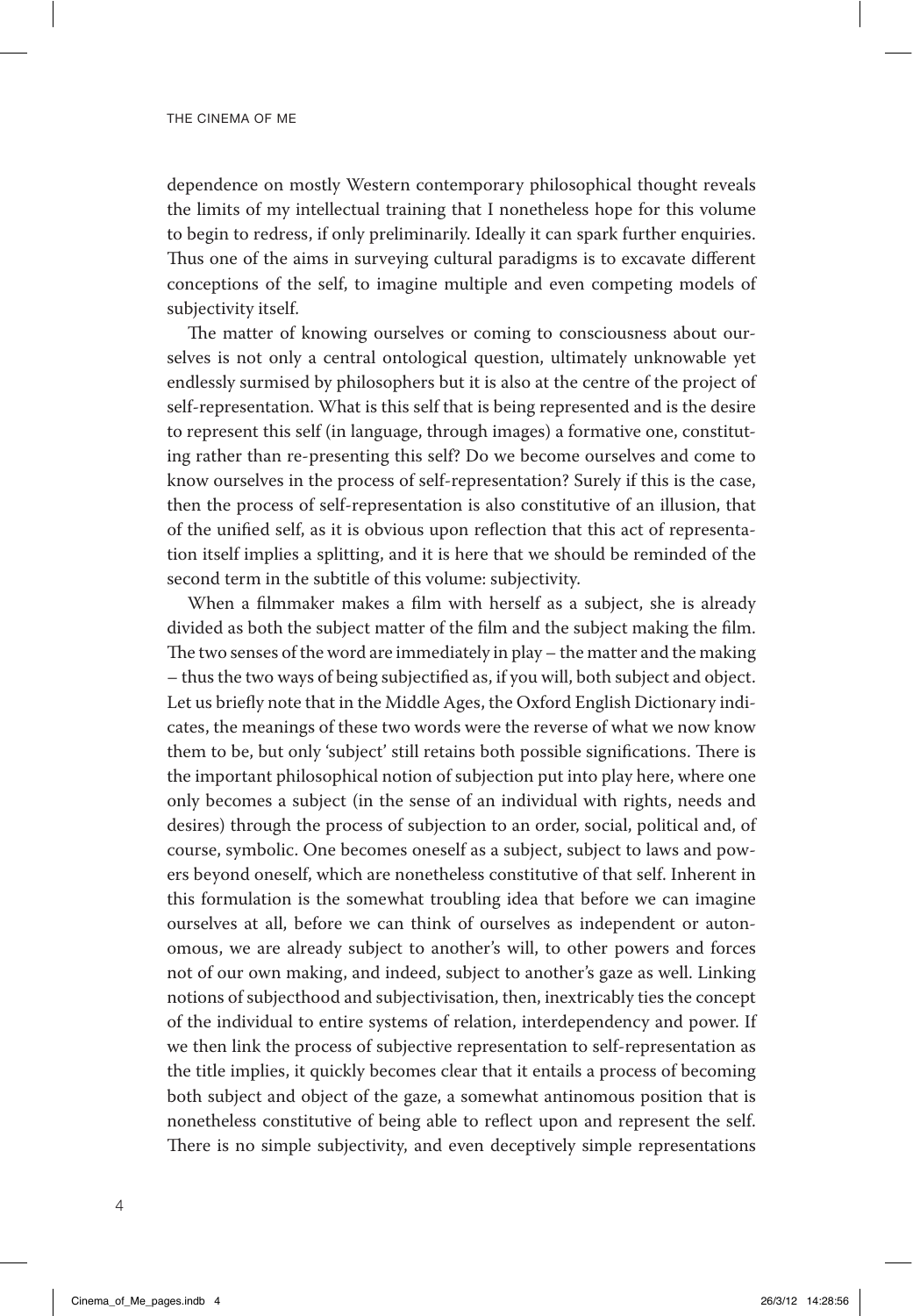of the self nonetheless imply an impossibly multiple positionality of subject/ object. Thus the project of first person filmmaking (or rather, mediamaking) always carries with it a challenge to the notion of the unified subject.

This doubled position is implied in Michael Renov's cleverly titled book, The Subject of Documentary (2004a). Renov teasingly concludes his introduction by observing 'that the subject in documentary has, to a surprising degree, become the subject of documentary' (2004a: xxiv). That it should be a surprise has more to do with documentary's own repressions, but indeed it is not a transition, a move from one modality (subject in) to the next (subject of), as implied in this formulation. Rather, it is an awkward simultaneity – being the subject in and of at the same time  $-$  that makes first person filmmaking so complex, co-implicated and, indeed, so compelling.<sup>2</sup>

It is important to consider the challenge that first person filmmaking poses within the documentary field. Subjectivity is by no means a new documentary modality, yet the traditional posture of the theatrical and television documentary around the world has been historically that of objectivity. The personal point of view of the filmmaker was typically elided, left to languish on the cutting-room floor, while more positivist assertions have always taken preference. Prior to the 1980s, with a few notable exceptions, the first person address remained mostly within the purview of avant-garde filmmakers.<sup>3</sup> The artist's vision could be foregrounded at a time when the documentarian's had to be suppressed. The emergence of the subjective voice in documentary had long been hampered by the burden of disinterested objectivity, an impossible ideal that required innumerable evasions and repressions to effect.<sup>4</sup> However, for the past quarter of a century, especially but not exclusively in the West, incursions into the first person mode of address have become increasingly common, with the field of first person filmmaking gaining steady momentum. In the first person film, the filmmaker's subjectivity is not only brought back into frame, it permanently ruptures the illusion of objectivity so long maintained in documentary practice and reception.<sup>5</sup> In truth, first person film goes beyond simply debunking documentary's claim to objectivity. In the very awkward simultaneity of being subject in and subject of, it actually unsettles the dualism of the objective/subjective divide, rendering it inoperative.

\* \* \*

Several years have passed since a US film distributor friend of mine warned me that European festivals had tired of what they perceived to be an American epidemic of first person films. It was the first time it had dawned on me that first person filmmaking might be perceived as peculiarly American and it was at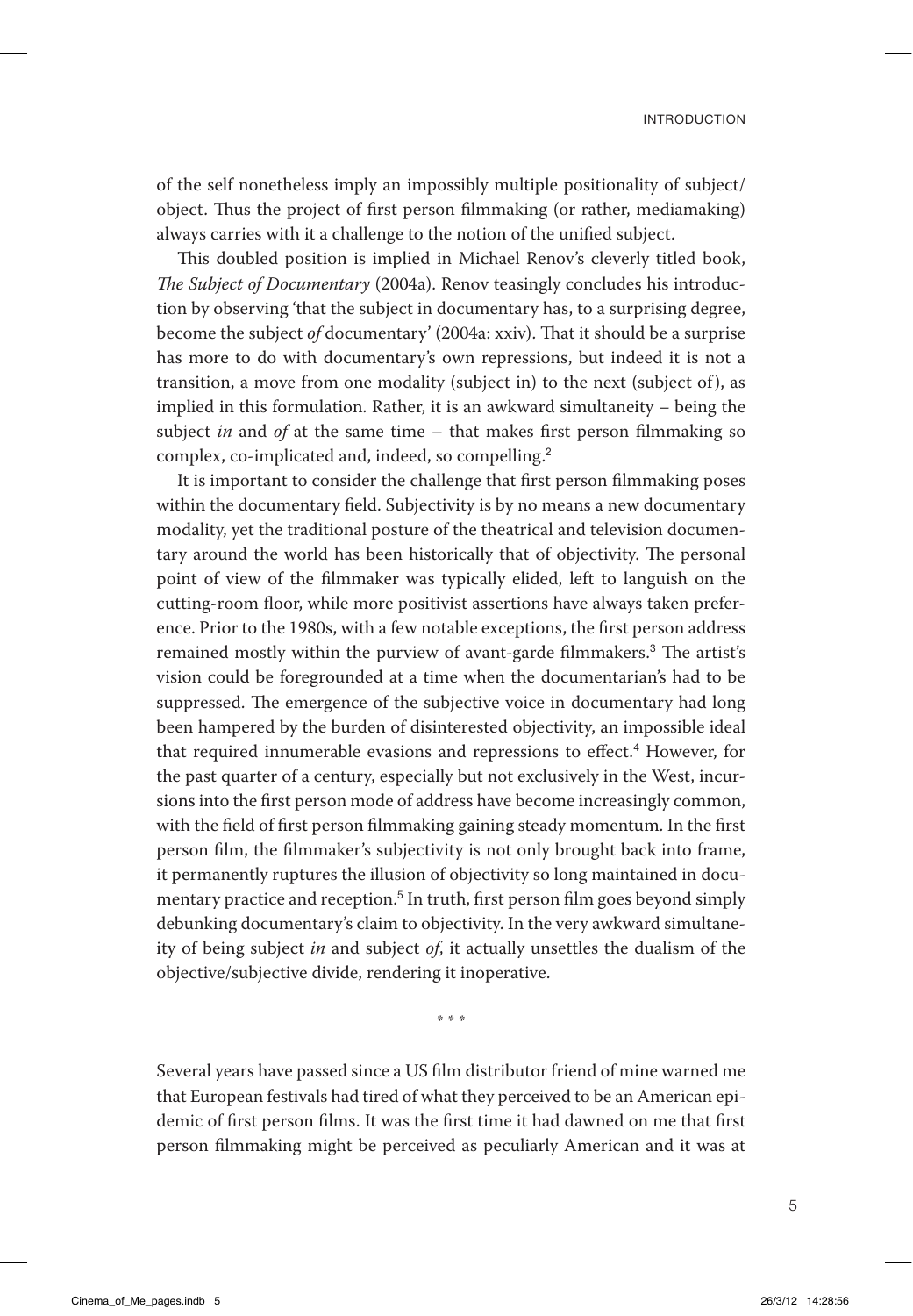that point that I began to enquire of friends and colleagues around the world, filmmakers and film scholars alike, if first person filmmaking was emerging out of their own cultural contexts or if it constituted yet another American imperialist invasion. The likes of Michael Moore and Morgan Spurlock might incline us to the latter view (albeit of the friendlier face of cultural imperialism, if such a thing can be imagined), but without investigating further it was impossible to know. Not surprisingly, I quickly learned that first person films, though perhaps most elaborated in the context of North American filmmaking at least in the 1990s, was indeed making its presence felt in geographical regions as diverse as India, Brazil, Australia, China and Guinea. While this emergence has not been uniform in all places, nor does it necessarily imply an autonomous cultural context, free from the influence of North American media and education, it did intrigue me enough to pursue the idea that subjectivity in documentary cinema might indeed find varied expression, not only due to individual filmmaker's idiosyncrasies, but also due to differing cultural conceptions and configurations of the self. After all, the proscription against it, in the form of this anonymous distributor's informal warning, had come before anyone had properly considered the phenomenon with any serious attention.

In the past decade, first person film has arrived on the scholarly scene, with several monographs dedicated to its various permutations. As indicated earlier, some authors take autobiography as their starting point (Lane 2002; Renov 2004a; Gabara 2006), some take the question of subjectivity in documentary as an organising principle (MacDougall 1998; Renov 2004a), still others analyse individual modes of address, such as the 'essay film' (Rascaroli 2009), vernacular video (Dovey 2000) or the home movie (Moran 2002; Ishizuka and Zimmerman 2007). Other designations abound: domestic- or auto-ethnography (Russell 1999; Renov 2004a); performativity (Bruzzi 2000; Nichols 2001); and prior to these the preferred designation was reflexivity or self-reflexive film (Ruby 1988; Nichols 1991; MacDougall 1998). I believe the term 'first person' is uniquely able to include and incorporate the range of these related yet at times distinct practices all of which in one way or another find their way into the pages of this book.

The majority of the studies into various aspects of first person filmmaking focus on films from North America and/or Europe. This collection distinguishes itself in several ways. It is the first edited collection to approach the question of international first person filmmaking. Rather than focusing on one filmmaker, mode or region, it instead attempts to take a rough survey of the field internationally. It asks, in implicit and sometimes explicit ways, what are the conditions for the emergence of the first person mode of address in various parts of the world and what are its consequences? With essays written about first person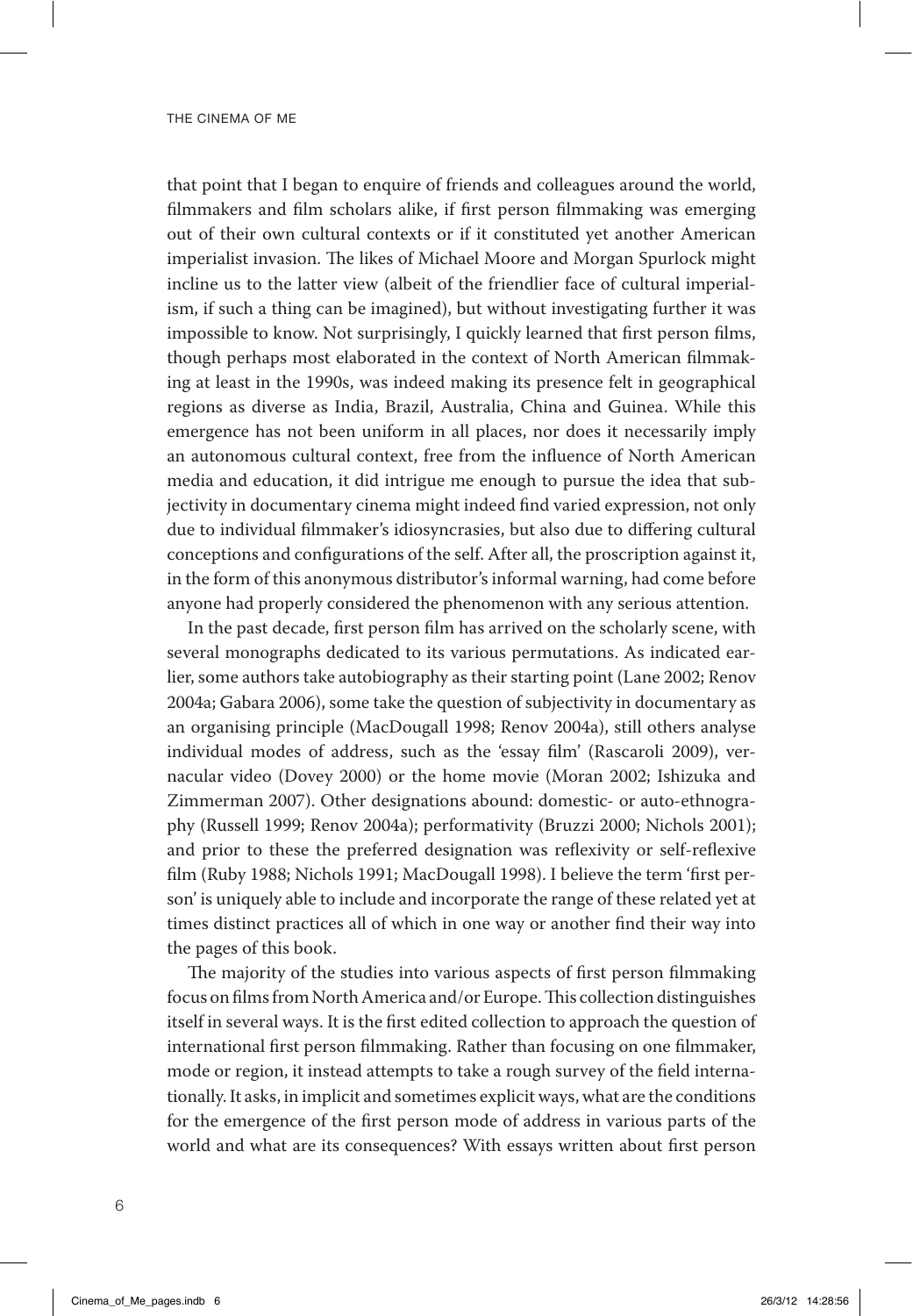practices in India, Brazil, Argentina, the Caribbean, Palestine, Israel, Lebanon, Italy, Spain, Australia, the United Kingdom and the United States, this volume takes a broad look at a phenomenon that, though articulated differently in every instance, has become truly global. There is also the consideration of the emergence of first person practices on the internet, a digital medium that defies geographical borders and further complicates the already problematised notion of an integrated, embodied subjectivity. The breadth of the volume's purview does not compromise its depth, however, as each essay examines its subject in a theoretically challenging and innovative manner. With essays by practioners, theorists and practitioner-theorists, the style and approach to the work is also varied and operates in productive dialogue, as the assertions of a talented filmmaker such as Andrés Di Tella, suggesting that his essayistic film form is a matter of trial and error<sup>6</sup> rubs up against the certainties proposed by the eloquent theorist of the essay form, Laura Rascaroli, as she identifies the masterful strategies of Antonioni's complex final identifications. The volume as a whole explores a range of first person iterations emerging at this moment in history, examining the role of geopolitical contexts as well as ethnicity, cultural identity and personal history in the construction of subjectivity in contemporary first person documentary.

This book asks, what is the nature of the interplay between the individual and culture and how is this tension played out in representational terms? How, or in what ways, can culture and ethnicity and even geopolitics be said to 'construct' the first person character on screen? In what contexts and for what reasons do we find first person filmmaking flourishing, and where is it still an unknown or unwelcome practice? We might even begin to ask why it emerges in certain contexts and not others.

The volume is divided into four sections: first person singular; first person plural; diasporic subjectivity; virtual subjectivity.

**First person singular** explores first person films that, in the main, directly attempt to represent an individual filmmaker's own subjectivity in relation to his or her larger collectivities, including several reflexive essays where the authors discuss their own first person films. This volume welcomes the critical reflections of makers' own first person filmic (and other media) articulations – in this section and elsewhere in the book. UK filmmaker and scholar Michael Chanan's essay begins the section by situating his own first person film in relation to some of the better known first person filmmaking practices in the field. Argentinian filmmaker Andrés Di Tella also tells of his own process of self-narration, identifying ways in which the endeavour is implicitly public and political, a social rather than a selfish act. Both Chanan and Di Tella would find their stories impossible to tell without engaging a range of historical and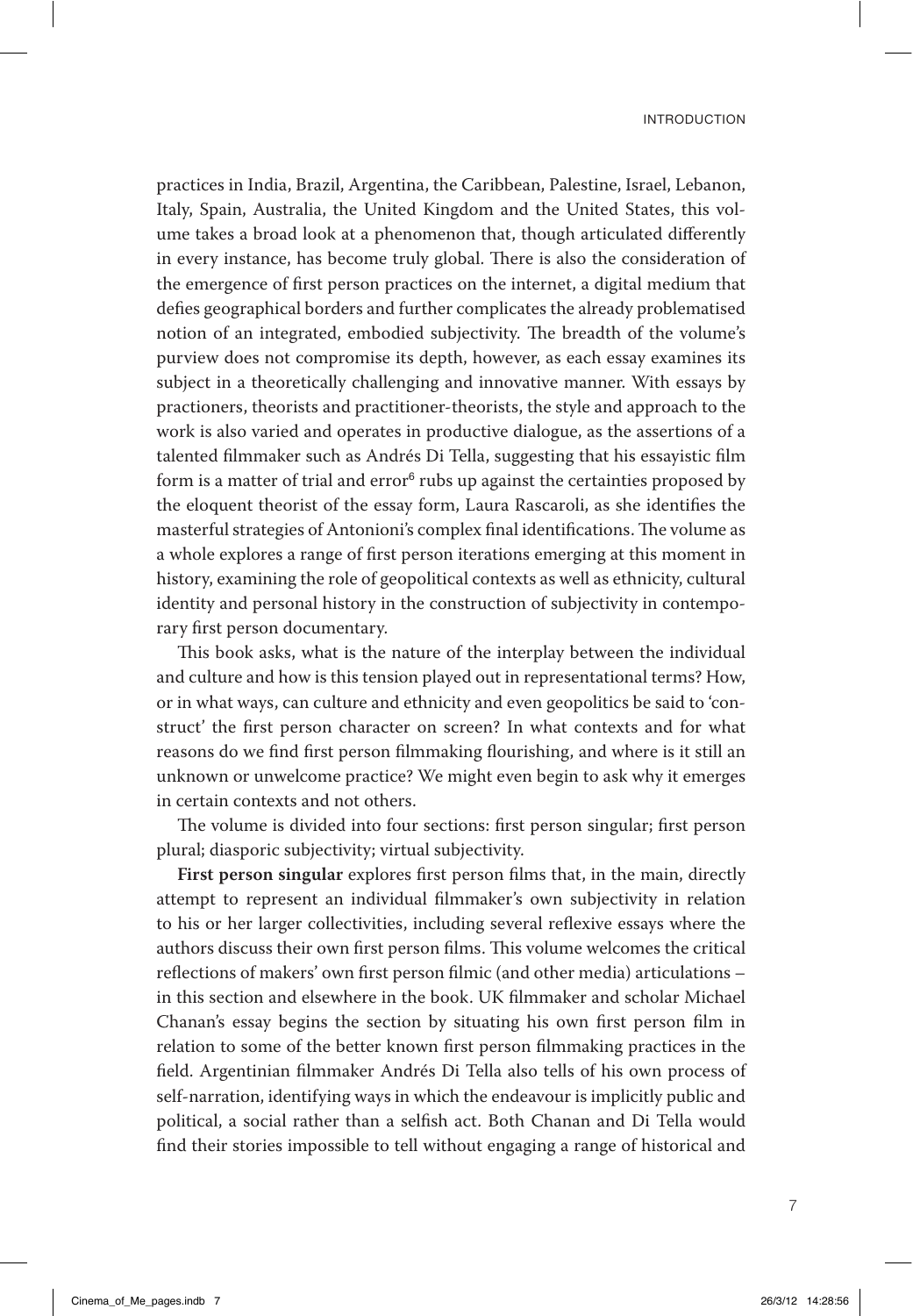political phenomena. In Kamal Aljafari's films, as explored by Peter Limbrick, his family stands in for the thousands of Palestinian families who stayed behind as Palestine was forcibly transformed into the Jewish State of Israel, while also retaining the particularities of their circumstances as formative of the filmmaker's own memory and identity. Limbrick engages the interventions posed by queer theory to read Jafari's radically displaced and non-normative first person film The Roof. This section includes discussions of films where the filmmaker's presence is apparent and his or her identifications are made manifest.

**First person plural** enters somewhat more fraught territory, wherein the films engage in a more circuitous route to self-representation, and the films under discussion here take many avenues to the self. Angelica Fenner details the myriad positionalities of the self that US filmmaker Jennifer Fox engages in her six-hour documentary project Flying. While Fox herself may have an uncritical approach to her own subjectivity, Fenner ably deconstructs the layers of identification in the work and the uneven distribution of authorial power. Sabeena Gadihoke's essay examines three Indian first person films in the context of a documentary film tradition that, prior to this century, appeared to have little place for overt subjectivity. In one of the films discussed, Shohini Ghosh's Tales of the Night Fairies, we see a different approach to the question of surrogacy of the self, that is also at issue in Fenner's essay. Ghosh's film involves a first person dissembling of sorts, as the filmmaker attempts to position the subjects of her film as a series of surrogate selves, identifying with their sexual rebelliousness and outcast status, while deftly avoiding her own embodiment of such a socially reprobate position.

The final essay in this section focuses on Israeli first person representation in relation to the Palestinian Nakba. Linda Dittmar weaves her own first person narrative into her investigation of a range of challenging films that detail aspects of the decades-old occupation that have indeed become a profound preoccupation for the filmmakers in question. It may be worth noting that Israel has a preponderance of first person filmmakers, something not nearly as common for filmmakers in the rest of the region. Not surprisingly, and perhaps not unrelatedly, we do find a higher degree of first person filmmaking also in Palestine and Lebanon, suggesting that the drive toward subjective filmmaking in the region is, directly or indirectly, tied to the political. Within documentary practices of the Middle East, those most inclined to take up first person filmmaking are precisely those who have experienced both an excess of mediation (predominantly via the news media), and in direct proportion, an excess of violent conflict. That is to say, in our contemporary world, war-zones beget not only mass mediation, but more recently a rash of self-mediation. However, the forms of first person address may be said to differ considerably and deserve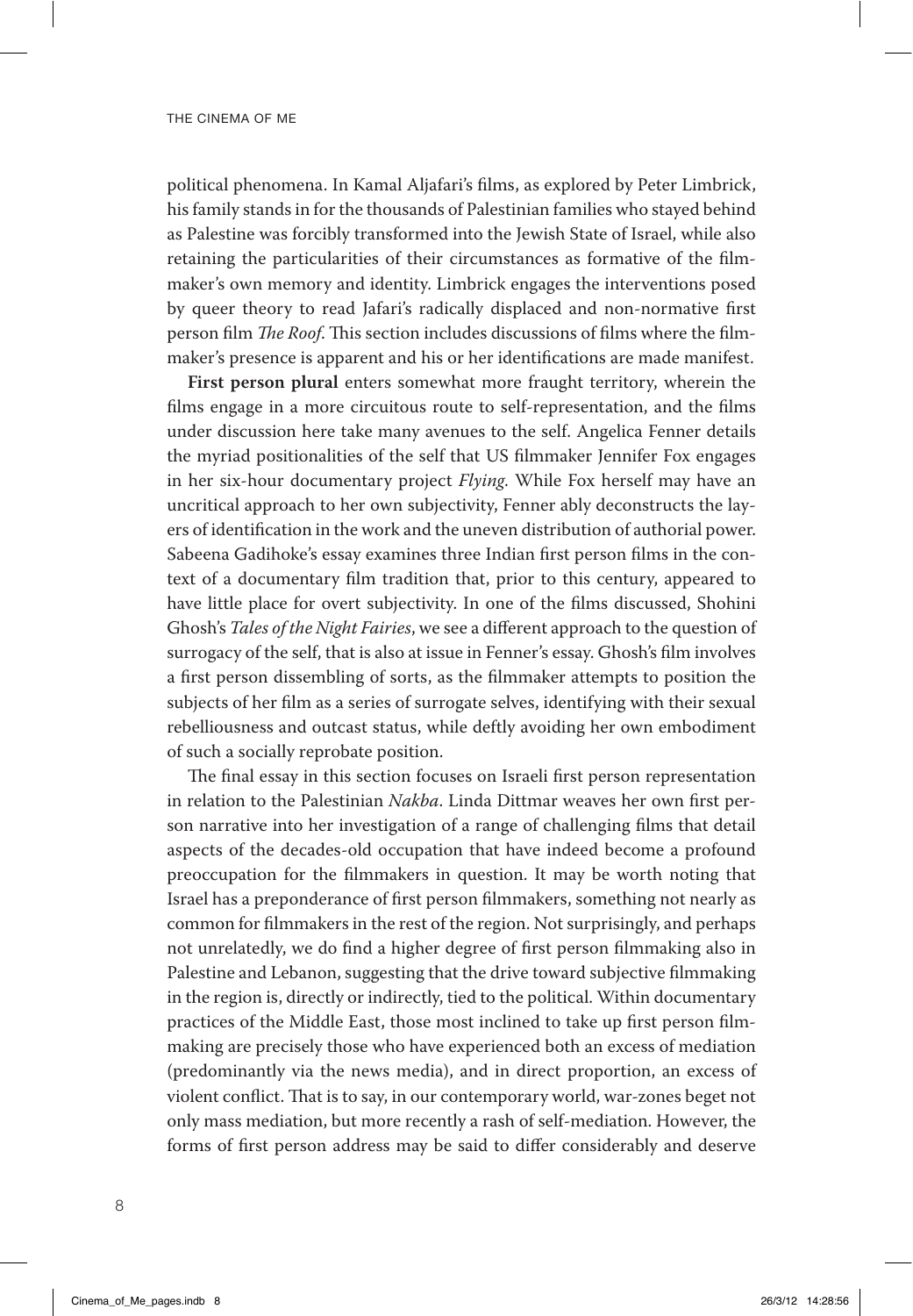further comparative attention.

**Diasporic subjectivity** takes diasporic identities as its organising principle, with all of the complexities and permutations that may entail. Whether considering the multiple fictions of the diasporic home movies of a Trinidadian/ Scottish family in filmmaker/theorist Elspeth kydd's self-reflexive essay, or the multiple levels of cultural denials unpacked by Sophie Mayer with regard to Michelle Citron's CD-ROM project, Mixed Greens, this section examines the complex sets of identifications and dis-identifications inherent in diasporic self-representation. It also looks, via my own contribution, at the uncanny role of the filmic apparatus itself in some recent diasporic first person films, playing as it does an active role in the accelerated displacements of contemporary global migration.

**Virtual subjectivity**, the final section of this volume, looks at the emergence of virtual identities and the implications they have on contemporary self-representation. Here the disembodiment of traditional cinema and video is further enacted, making questions of 'autobiography' and first person all the more abstract and defamiliarised. Both contributors to this section, Peter Hughes and Alex Juhasz examine the virtual imaginings of politics and communities of YouTubers, yet they do so using very different stylistic and theoretical paradigms. Hughes' rather more sober sociological analysis contrasts nicely with Juhasz's decidedly experimental, yet certainly no less theoretically rigorous and challenging, style. There is the sense in these final essays that the self may have fully come undone, even as its representations proliferate seemingly infinitely into cyberspace.

### **Notes**

- 1 For a much more elaborated discussion of dialogic notions of subjectivity see Nancy (2000); see also Levinas (1998) and Butler (2005).
- 2 This play on words between complication and co-implication is developed further in Renov (2004b).
- 3 One of the first articles ever written on autobiographical non-fiction film focused on avantgarde films; see Sitney (1978). Two notable, but by no means the only exceptions to which I allude, include Joyce Chopra's Joyce at 34 (1972, US) and Kazuo Hara's Extreme Private Eros: Love Song (1974, Japan). Surely one of the most important protoypes of the first person film is Jean Rouch and Edgar Morin's Chronique d'un Été (1960), which articulates its address from the start in the grammar of the first person plural 'we'. Some of Agnés Varda's early documentaries, such as her Uncle Yanco (1967) and Daggueréotypes (1976) also foregrounded the filmmaker's subjective gaze, or as Varda would likely put it, her auteurist vision. There are other early feminist first person films of note, such as Amalie Rothschild's Nana, Mom and Me (1974) and Michele Citron's Daughter Rite (1978).
- 4 Renov makes reference to documentary's 'repression of subjectivity' in the introduction to The Subject of Documentary (2004a: xviii).